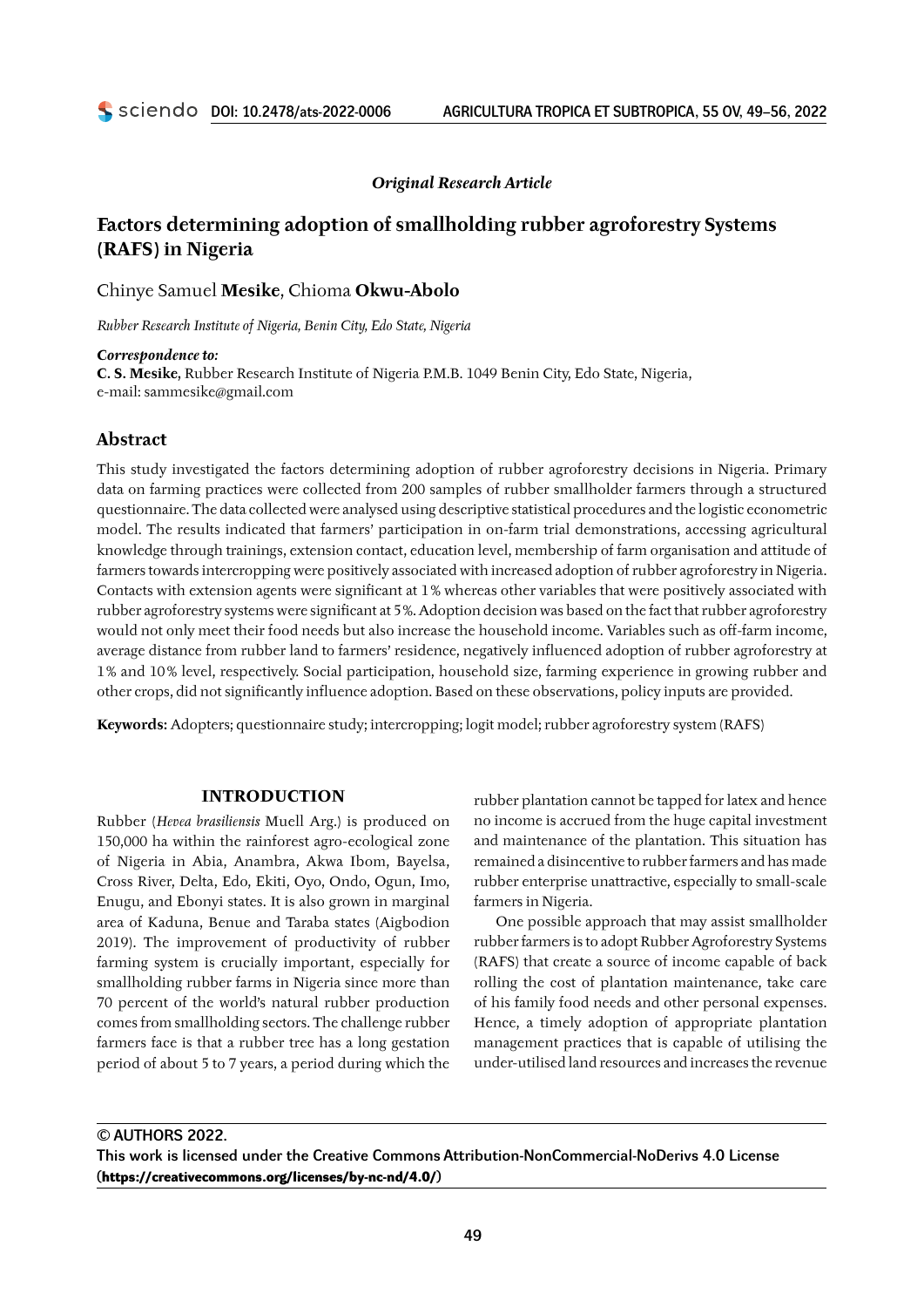base of the enterprises is important to the attainment of the drive to increase rubber production in Nigeria. Some of the crops that are environmentally compatible with rubber without negative effects to either crop include pineapple, maize, vegetables, plantain, cocoyam, pepper, melon, and yam among others (Mesike et al. 2009). The intercropping can be done with mature/immature rubber plantations depending on the type of crop to intercrop with the rubber plants.

Hence, to revamp the production of rubber in Nigeria, RAFS was designed, for the deliberate integration of high value trees, arable crops and animals into rubber plantations. Thus, RAFS makes maximum use of resources, serves as a source of revenue for farmers especially during the gestation period of rubber and provides a buffer against rubber price instability in the international market (Okwu‑Abolo et al. 2020).

Numerous benefits accrue to farmers and the natural environment from RAFS. Some of these benefits include: the rubber trees can be tapped for their latex one year earlier than usual; reduce runoff and soil erosion; increase soil moisture, organic matter and micro‑organisms; root systems of both plants are enhanced in size and spread; increase in farmers income, and minimise crop failure and environmental shocks (Esekhade et al. 2014; Okwu‑Abolo et al. 2020). The potential adoption of rubber intercropping system serves as a means to improve food security, farmer's income and livelihood (Tetteh et al. 2019). However, in spite of the enormous benefits of RAFS, many rubber smallholders have not adopted the technology (Esekhade et al. 2014).

Farmers' decision to adopt or not to adopt a technology is assumed to be the outcome of a complex set of factors related to the farmers' objectives and constraints (Bonabona‑Wabbi, 2002). In other words, there are certain factors – including market forces, social, institutional, and management factors that affect the likelihood that farmers adopt a technology. Thus, if each farmer and each technology can be classified based on a core set of variables, then it is possible that the probability of a farmer adopting that technology could be estimated. Arisara et al. (2018) reported that RAFS is an alternative form of agriculture to compliment biological integrity, crop diversity and financial stability. RAFS produce and make available not only additional products for the farmers but also essentially have functions such as biodiversity conservation, soil conservation, watershed protection, and carbon sequestration. Shi et al. (2017) concluded that factors determining adoption of intercropping among rubber smallholder farmers in Xishuangbanna, China include

ethnicity, household wealth, family labour, nature of rubber plots, age of rubber trees and geographic condition.

The National Agricultural Research Institutes (NARIs) of Nigeria are generally responsible for generating and developing innovations for increasing agricultural productivity. However, there are numerous examples of promising innovations that have not been taken up by farmers. Obviously the question arises, why are some of these technologies not widely adopted by farmers? Is it the lack of compatibility of new technologies with the existing farming systems and/or are there other socio‑economic factors that inhibit and constrain their adoption? This present study attempts to answer such questions with regard to establishing the factors that affect adoption of RAFS in Nigeria.

By pointing out these factors that influence RAFS technology adoption, this study will provide guidance to the RAFS researchers for enhancing the program's effectiveness and also to make more informed decisions on how to promote RAFS adoption.

The following hypotheses were tested:

- i) Farmers' educational level, contacts with extension agents and trainings positively influence adoption of RAFS
- ii) Farmers' membership of farm organization and participation in on-farm trial demonstration influence adoption of RAFS
- iii) Adoption is negatively influenced by off-farm income and average distance from rubber land to farmers' residence.

# **MATERIALS AND METHODS**

### **Study area and data**

The population of the study comprised rubber farmers registered with National Rubber Producers, Processors and Marketing Association of Nigeria (NARPPMAN). A multi‑stage random sampling technique was adopted for the selection of 200 rubber smallholders on whom well‑structured personal interview schedules were administered. In the first stage, four major rubber growing states in Nigeria namely Edo, Delta, Ogun and Akwa Ibom states were purposively selected based on their scale of rubber production. The second stage involved a purposive selection of two communities from each state. The communities selected included Iguoriakhi and Udo in Edo state; Utagbuno and Egbudu‑aka in Delta State; Ibiade and Ikenne in Ogun State; Onna and Nsit Atai in Akwa Ibom State. Lastly, a purposive non‑random sampling was used to select 50 farmers each from the four states.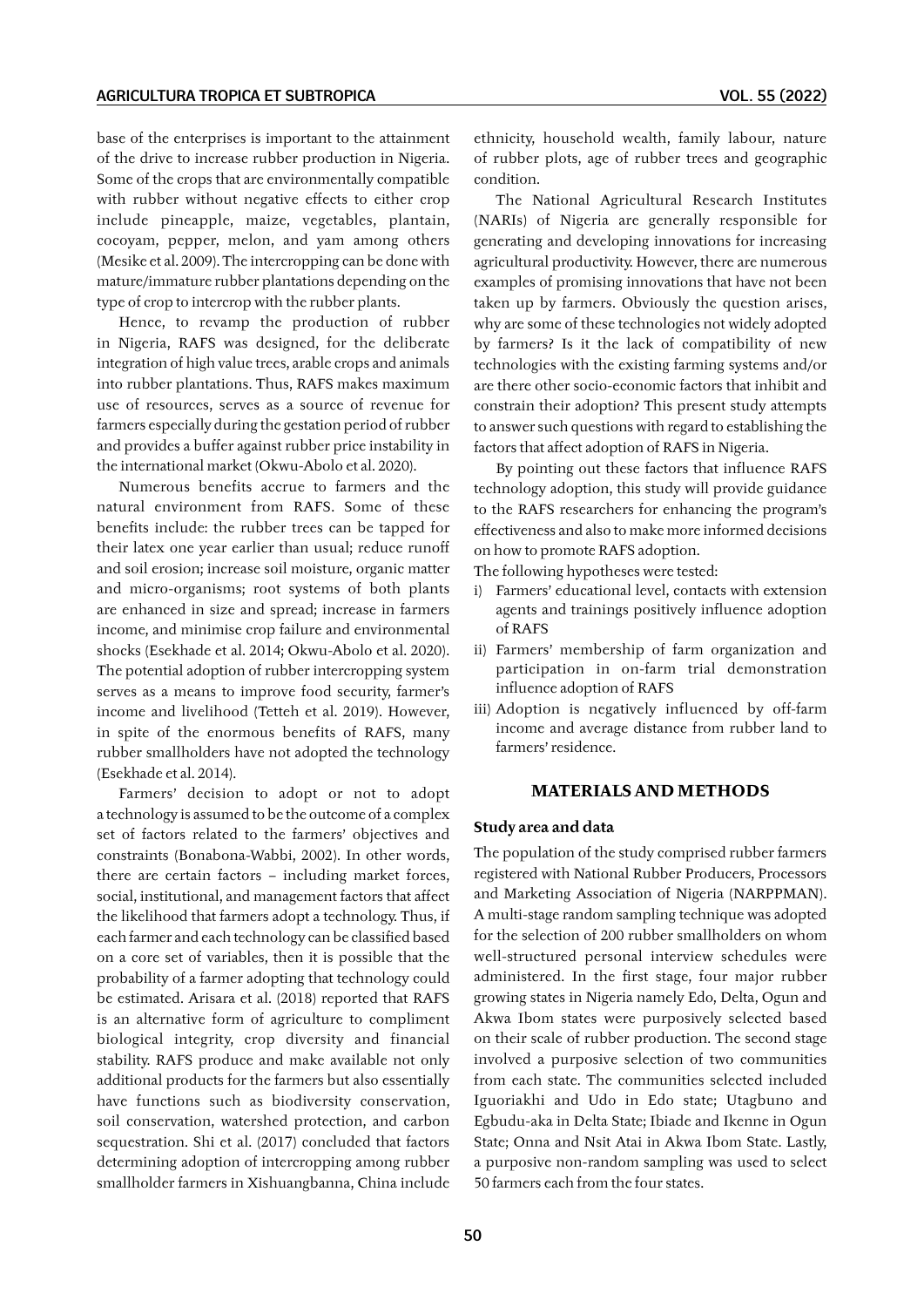The data collected were analysed using descriptive statistical procedures and the logistic econometric model.

## **Measuring technology adoption**

To assess the relative contribution of significant factors, a multivariate logistic analysis was employed following the method developed by (Green and Ng'ong'ola, 1993; Mbata, 1994; Sharma, 1997; Rajasekharan and Veeraputhran, 2002; Herath and Takeya, 2003). Logistic model analysis overcomes most of the problems associated with linear probability models and provides parameter estimates that are asymptotically consistent and computationally easier to use (Pindyck and Rubinfeld, 1981).

Most econometric modellings that are used to estimate the effect of explanatory variables on the observed economic phenomena employ linear models:

$$
y = a + \sum_{i=1}^{n} b_i X_i + e
$$
 (1)

where *y* is a continuous random variable,

 $x = x_1 \dots x_n$  are the variables that explain *y*,

*a* is a constant

and  $b = b_1...b_n$  are the parameters that ultimately describe the effect a change in x has on *y*.

*i* denotes the *i*‑th individual and n is the number of observations.

But for the smallholder's decision to adopt or not to adopt RAFS technologies, the random variable *y* is not continuous. Instead, it is discrete or dichotomous.

When dichotomous,  $p = P(Y = 1 | X)$ (Probability of adoption of RAFS) (2)

 $1 - p = P(Y = 0 | X)$ (Probability of non‑adoption of RAFS) (3)

 $X = 1 | X$  could, for example, mean adoption of intercropping immature rubber stand and  $Y = 0|X|$ mean non adoption given all Xs. Note that this adoption is an end‑result of farmers' decisions based on economic theory. An economic unit (a farmer in this case) makes rational decisions to maximise expected utility. The utility associated with each technology is a function of the possible outcomes from adopting each technology, thus:

$$
U_0 = f(b[X_0] \tag{4}
$$

 $U_{I} = f b[X_{1}]$  (5)

where:

 $U_1$ ,  $U_0$  are the expected utility levels with and without the technology,

 $X_1, X_0$  are socio-economic and other characteristics of farmers.

 $b = b_1...b_n$  are parameters that describe the effect of farmers characteristics on utility.

When  $U_1 > U_0$ , the assumption is that a farmer adopts a technology, or simply, that  $Y = 1|X$  in equation 2. Now by substituting equation 1 into equation 2, it becomes:

$$
p = P\left(a + \sum_{i=1}^{n} b_i X_i + e\right)
$$
\n(6)

For,  $Y = 1 | X$ . Equation 6 can be expressed as

$$
p = \alpha + \sum_{i=1}^{n} \beta_i X_i + e \tag{7}
$$

There is a similarity between equation 7 and equation 1. The outcome of a continuous random variable, *y*, is replaced by p the probability of adoption. But equation 7 is linear, hence would show probabilities of <0 and >1 at low levels and high levels of *X*, respectively. To ensure that p is positive and restricted to the [0,1] range, equation 7 is reformulated as:

$$
P(Y=1|X) = \frac{e^{\alpha + \sum \beta X + \epsilon}}{1 + e^{\alpha + \sum \beta X + \epsilon}} \tag{8}
$$

where:  $p(.)$  = Probability that a RAFS technology is adopted,  $\alpha$  = Constant term,  $X = A$  set of core explanatory variables

 $\beta$  = A vector of unknown parameters

e = Disturbance term

Reformulation of equation 8 yields

$$
\frac{P(Y=1|X)}{1-p(Y=1|X)}e^{\alpha+\sum\beta X+\epsilon}
$$
\n(9)

This is the odds ratio, or the probability of adoption of RAFS packages divided by the probability of non‑adoption. Transforming Equation 9 into a logistic function gives

$$
\left[\frac{P(Y=1|X)}{1-p(Y=1|X)}\right] = \alpha + \sum_{i=1}^{n} \beta_i X_i + e \tag{10}
$$

Equation 10 is also known as the logit (p). By defining 1 *P*−*P* as the odds of adoption and modelling p with the logistic function above, it is equivalent to estimating a linear regression model where the continuous outcome y has been replaced by the logarithm of the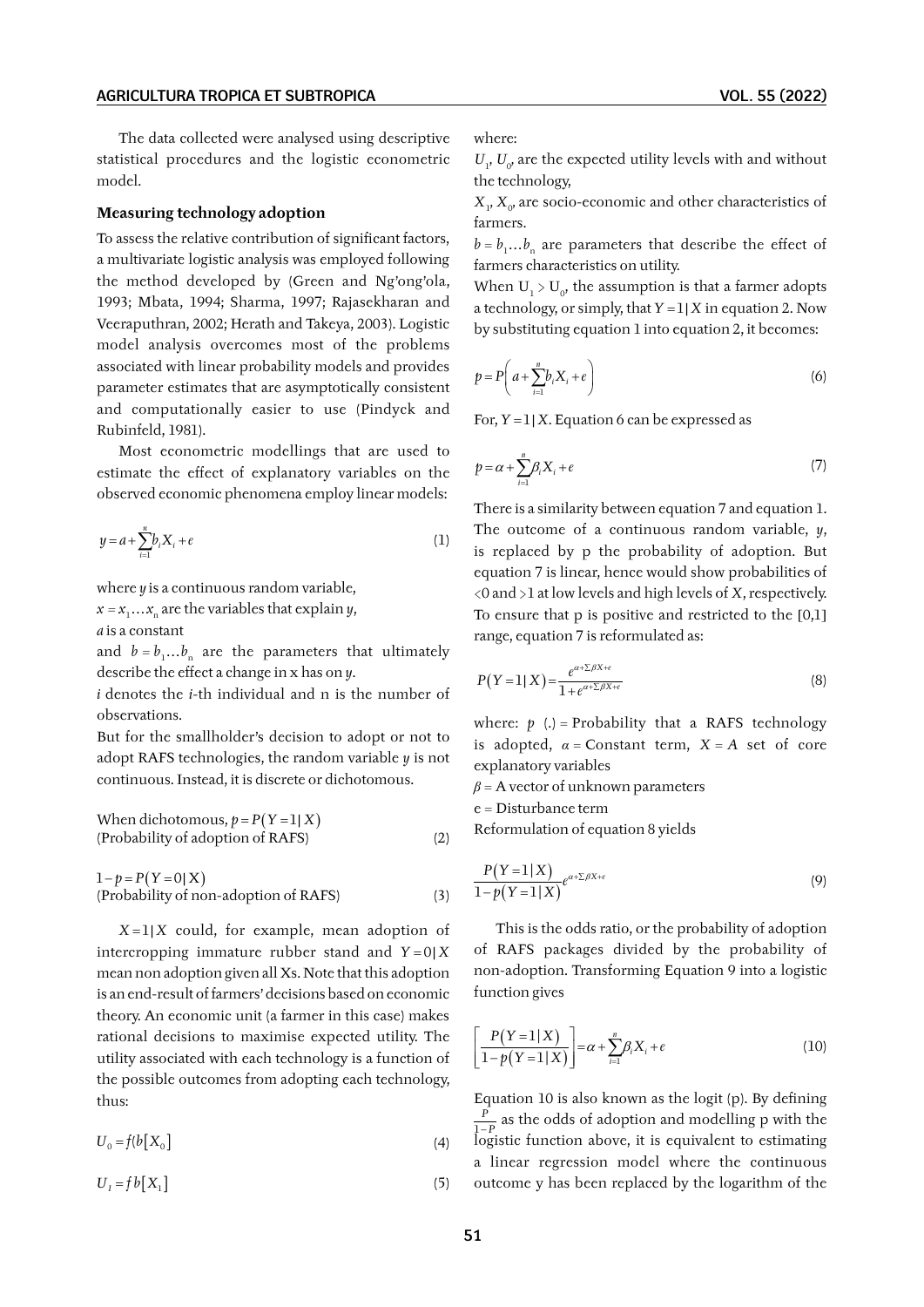odds of adoption. Thus, the final form of the logistic model therefore becomes

$$
Y = \alpha + \sum_{i=1}^{n} \beta_i X_i + e \tag{11}
$$

where:

*Y* is the probability of adoption of RAFS which is dichotomous

*∑* is the summation sign

*α* is the constant

 $\beta_{\text{i}}$  is the parameter estimate of the ith term

 $X_i$  is the coefficient estimate of the ith term

where  $X_i$  represents mature rubber land size (MRS), immature rubber land size (IMRS), contacts with extension agents (EXTS), membership of farm organisation (FORG), availability of off-farm income (OFI), farmers age (AGE), educational level (EDUC), farmers attitude towards rubber agroforestry (ATT), household size (HSIZ), usage of hired labour (HIRE), farmers experience in growing rubber (FEXP), farmers experience in growing other crops (FEXPOC), gender of farmer (GEND), participation in on-farm trial demonstration (ONFAM), access to farm credit (CRED), attendance of training on rubber agroforestry (TRAIN), distance between farmers residents and rubber farm (DIST).

To estimate logistic model coefficients, the method of maximum likelihood estimation (MLE) is more appropriate than Ordinary Least Squares because MLE gives unbiased and efficient estimates (Amemiya, 1981; Agresti and Finlay, 1997). Maximum likelihood finds the function that will maximise the ability to predict the probability of the dependent variable based on what is known about the independent variables. Thus, a maximum likelihood estimate of regression coefficients is the value of the parameter that is most consistent with the observed data in that if the parameter equalled that estimate, the observed data would have a greater chance of occurring than if the parameter equalled any other possible value.

#### **Empirical model**

The variables were selected based on literature of past adoption studies.

Farm size has been described as the first and probably the most important determinant of adoption (Doss and Morris, 2001; Daku, 2002). This is perhaps because farm size can affect and in turn be affected by the other factors influencing adoption. According to the report of Abara and Singh (1993) and Fernandez‑Cornejo (1998) on agricultural technology adoption, the effect of farm size was positive.

The serious cash shortages faced by small farmers partly due to deteriorating output prices and increasing external input prices makes the availability of credit to be an important determinant of farmers' adoption decision. Furthermore, access to credits is expected to increase the probability of adoption. Herath and Jayasuriya (1996); revealed a positive significance between access to credit and adoption of improve technology.

Good extension programs and contacts with producers are a key aspect in technology dissemination and adoption. Most studies that used this variable in the context of agricultural technology showed its strong positive influence on adoption. In fact, Yaron et al. (1992) reported that its influence can counterbalance the negative effect of lack of years of formal education in the overall decision to adopt some technologies.

The impact of social participation is expected to have a positive effect on adoption based on innovation diffusion theory. Membership of social organisations such as farmers' cooperative and other associations has been found to be very important in changing the attitudes of farmers towards new agricultural practices and thereby enhancing the adoption of such practices (Zeller et al. 1998; Ogunlana, 2004). Such an organisation serves as a forum for gaining access to information, credit and other productive inputs (Cavligia and Khan, 2001). A study by Omobolanle (2007) indicated that membership of cooperatives positively influences the adoption of new practices by farmers in Nigeria due to the fact that they obtained information about new technologies from such organisations.

Off-farm income is an important factor affecting technology adoption. It can influence adoption in either a negative or positive manner. Farmers' practices that heavily draw on their leisure time may inhibit adoption. However, practices that leave time for other sources of income accumulation may promote adoption.

Studies that have sought to establish the effect of education on adoption in most cases relate it to years of formal schooling (Tjornhom, 1995; Feder and Slade, 1984). Generally, education is thought to create a favourable mental attitude for the acceptance of new practices especially of information‑intensive and management-intensive practices (Waller et al. 1998; Caswell et al. 2001).

Attitudes towards RAFS have been considered in the model as a psychological factor that would affect RAFS. In the literature, attitudes have been defined as the degree of a farmer's positive or negative feelings towards an innovation. It is assumed that attitudes largely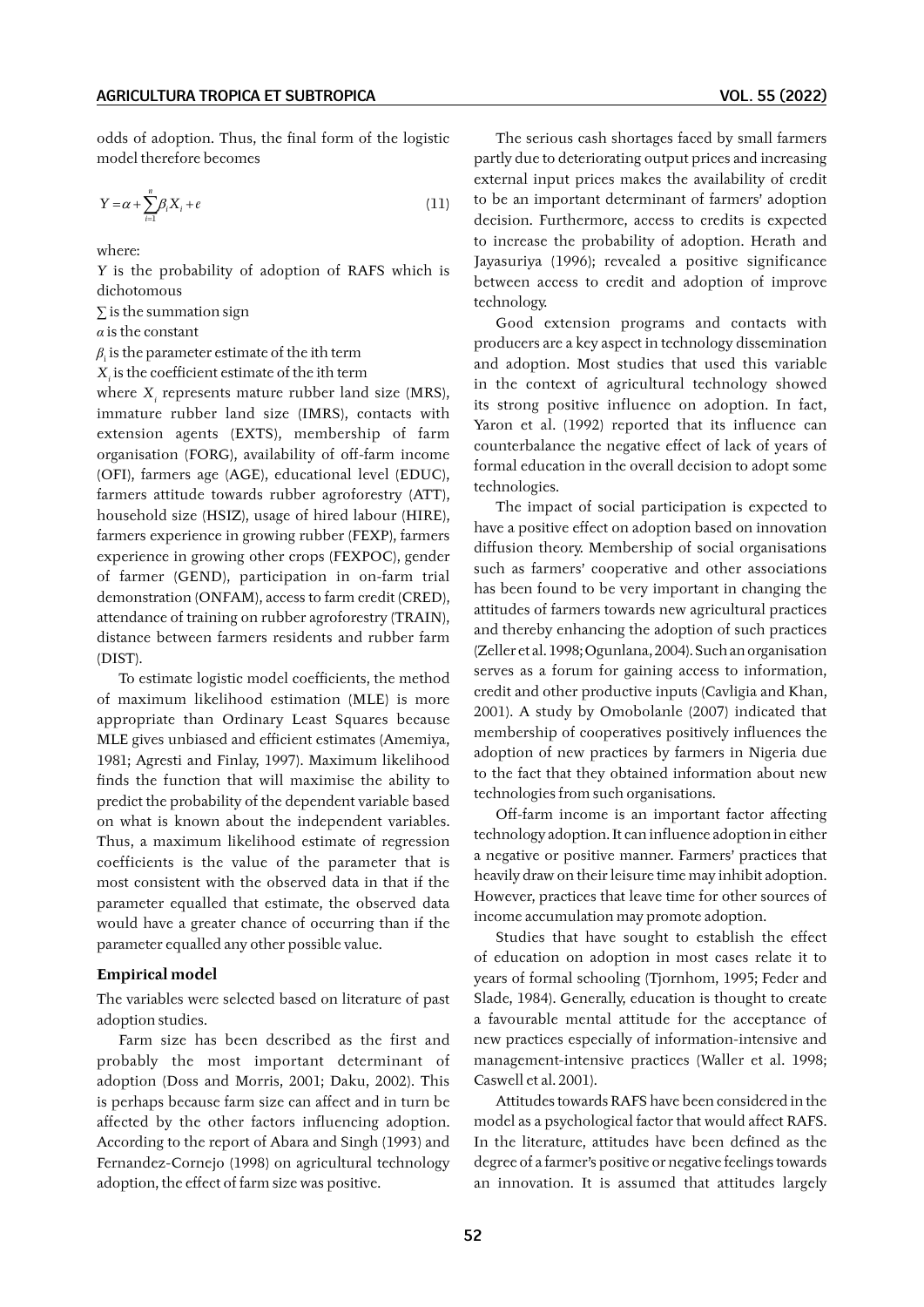depend on household values, beliefs and circumstances (Sharma and Kumar, 2000).

A large number of family members (relative to household size) working on the farm reduces the farms' external labour requirements and is hence assumed to positively affect the adoption of intercropping. Thus, household size is expected to increase the probability of the adoption of RAFS.

The previous experience of farmers can be expected to either enhance or diminish their level of confidence. It is anticipated that with more experience, farmers could become risk‑aversive regarding the adoption of a technology.

The distance between a farmer's residence and the rubber farm is employed as a measure of security and expected to have a negative sign.

# **RESULTS AND DISCUSSION**

### **Summary statistics of RAFS in Nigeria**

A summary statistics of the mean characteristics of the study population, adopters and non‑adopters, for both the continuous and non‑continuous variables of the RAFS is presented in Table 1 and 2. There is a significant difference in the mean values of the number of extension visits, farming experience of other crops (FEXPOC) and the attitude towards intercropping between the adopter and non‑adopter populations. The adopters have more frequent contacts with extension agents (EXT) than non-adopters, and majority of the adopters (88.5%) have positive feelings towards intercropping compared to the non‑adopters (11.5%). This finding is in line with Yaron et al. (1992), who reported that contacts with extension agents counterbalance the negative effect of lack of years of formal education in the overall decision to adopt some technologies. Most of the adopters have a higher number of years of schooling (15.6 years) compared to the non‑adopters (13.4 years). The adopters' farming experience with other crops (18.4 years) is higher than that of the non‑adopters (12.7 years).

# **Estimated logit model**

The empirical logistic model was adopted for estimation of RAFS using Econometric View (EVIEW) software version 7.1. The logit model solution is given in Table 3. The parameter estimate of the logit model was obtained by Quadratic Hill Climbing iterative procedure. The likelihood ratio test had a *χ*<sup>2</sup> value of 79.43 with 12 degrees of freedom, implying that the estimated model is highly significant. Hence, the model is considered to be a good fit and also consistent with

**Table 1.** Characteristics of RAFS Adopters and Non-Adopters – continuous variables

| variable              | Total ( $n = 200$ ) |           | Adopters ( $n = 84$ ) |           | Non-adopters ( $n = 116$ ) |           | P-value |
|-----------------------|---------------------|-----------|-----------------------|-----------|----------------------------|-----------|---------|
|                       | Mean                | <b>SD</b> | Mean                  | <b>SD</b> | Mean                       | <b>SD</b> |         |
| $MRS$ (ha)            | 5.52                | 5.06      | 6.23                  | 5.37      | 4.32                       | 4.17      | 0.433   |
| IMRS(ha)              | 4.12                | 4.13      | 4.23                  | 3.72      | 3.98                       | 2.76      | 0.143   |
| <b>EXT</b> (number)   | 4.27                | 2.52      | 4.25                  | 2.53      | 2.82                       | 2.37      | 0.002   |
| AGE (years)           | 46.23               | 18.12     | 48.16                 | 18.41     | 36.72                      | 19.54     | 0.413   |
| <b>EDUC</b> (years)   | 16.61               | 3.74      | 15.61                 | 3.72      | 13.41                      | 5.38      | 0.004   |
| <b>HSIZE</b> (number) | 8.45                | 4.23      | 8.36                  | 4.79      | 7.61                       | 3.56      | 0.762   |
| <b>FEXP</b> (years)   | 20.62               | 13.56     | 18.46                 | 13.34     | 16.43                      | 15.47     | 0.341   |
| <b>FEXPOC</b> (years) | 18.62               | 11.78     | 18.43                 | 10.56     | 12.72                      | 9.55      | 0.003   |
| DIST(km)              | 5.43                | 4.12      | 5.24                  | 4.76      | 6.28                       | 3.97      | 0.231   |

SD – standard deviation; for explanation of abbreviations used, see page 52 Source: own calculations

**Table 2.** Characteristics of RAFS Adopters and Non-Adopters – Non-continuous variables

| Variable             | Adopters | Non-adopters |
|----------------------|----------|--------------|
| FORG $%$ yes)        | 46.5     | 53.5         |
| OFI (% yes)          | 12.5     | 87.5         |
| ATT (% yes)          | 88.5     | 11.5         |
| HIRE(% yes)          | 62.5     | 37.5         |
| <b>ONFAM</b> (% yes) | 42.5     | 57.5         |
| CRED (% yes)         | 64.5     | 35.5         |
| TRAIN (% yes)        | 88.5     | 21.5         |

Source: own calculations; for explanation of abbreviations used, see page 52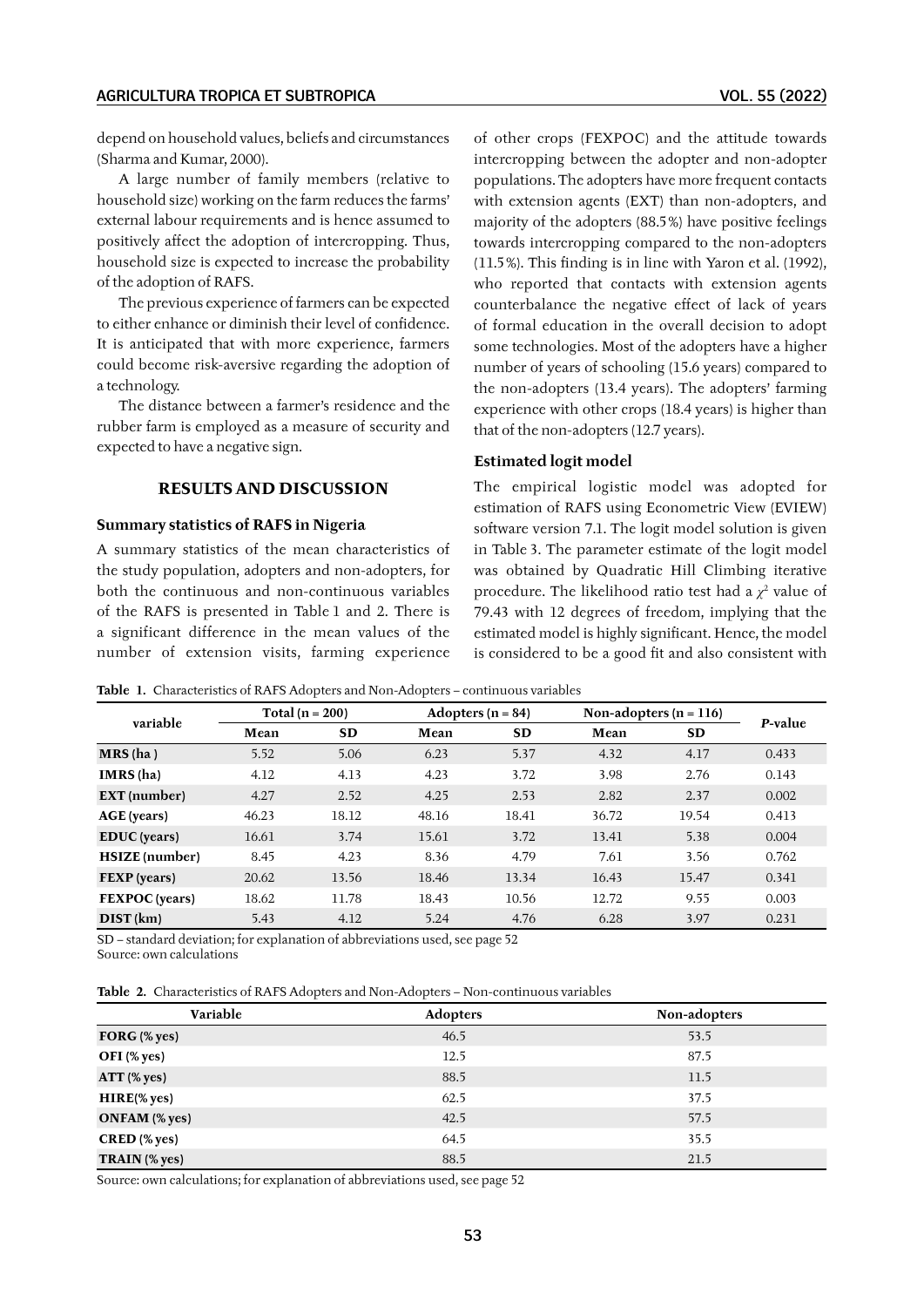| Variable      | Coefficient estimates | Standard error | z ratio  | <b>Marginal effects</b> |
|---------------|-----------------------|----------------|----------|-------------------------|
| <b>MRS</b>    | 0.160                 | 1.129          | 0.142    | 0.004                   |
| <b>IMRS</b>   | 0.183                 | 1.043          | 0.175    | 0.521                   |
| <b>EXTS</b>   | 14.891***             | 5.536          | 2.689    | 0.134                   |
| <b>FORG</b>   | $3.133**$             | 1.301          | 2.408    | 0.352                   |
| <b>OFI</b>    | $-2.096*$             | 1.157          | $-1.812$ | 0.133                   |
| AGE           | 5.190                 | 3.621          | 1.433    | 0.065                   |
| <b>EDUC</b>   | $2.191**$             | 1.048          | 2.091    | 0.041                   |
| ATT           | $2.184**$             | 1.056          | 2.034    | 0.268                   |
| <b>HSIZ</b>   | 2.515                 | 1.789          | 1.406    | 0.064                   |
| <b>HIRE</b>   | 2.429                 | 1.652          | 1.470    | 0.127                   |
| <b>FEXP</b>   | 0.551                 | 1.498          | 0.368    | 0.337                   |
| <b>FEXPOC</b> | 0.027                 | 0.771          | 0.035    | 0.224                   |
| <b>GEND</b>   | 0.162                 | 1.126          | 0.144    | 0.004                   |
| <b>ONFAM</b>  | $3.378**$             | 1.417          | 1.384    | 0.265                   |
| <b>CRED</b>   | 0.166                 | 1.128          | 0.147    | 0.006                   |
| <b>TRAIN</b>  | $4.086**$             | 1.755          | 2.328    | 0.223                   |
| <b>DIST</b>   | $-9.304***$           | 3.465          | $-2.685$ | 0.238                   |

**Table 3.** Maximum likelihood estimates of rubber agroforestry adoption model

Log likelihood = −152.12, Likelihood ratio = 341.23, Model *χ*<sup>2</sup> = 79.43 (0.001) (df = 12), McFadden's R2 = 0.82, Iterations = 7, \*significant at 10%, \*\*significant at 5%, \*\*\*significant at 1%. Source: own calculations; for explanation of abbreviations used, see page 52

theory. The goodness of fit measure, McFadden R<sup>2</sup> (0.82), indicated a very satisfactory fit. This measure may be interpreted in a similar way to  $\mathbb{R}^2$  in the linear regression context.

Six variables *viz*, extension contact, membership of farm organisation, education level, attitude of farmers toward intercropping, farmers' participation in on‑farm trial demonstrations and accessing agricultural knowledge through trainings were positively associated with increased adoption of RAFS in Nigeria (Table 3). The influence of extension contact on adoption of RAFS is of major importance. Access to extension is linked to education. Farmers with better education invest more in information acquisition and they accumulate knowledge that leads to adoption. The positive significant effect of membership of farm organisation provides enhanced access to information relating to RAFS. This finding is in line with Omobolanle (2007) who concluded that membership in cooperatives positively influences the adoption of new practices by farmers in Nigeria due to the fact that the farmers obtained information about new technologies from such organisations. As would be expected, education also has positive and significant effects on adoption of RAFS as exposure to education increases farmers ability to obtain, process and use information about improved technology. This finding is in line with Caswell et al. (2001), who opined that education creates a favourable mental attitude for the acceptance of new practices especially of information‑intensive and

management‑intensive practices. The attitude towards RAFS has a significant impact on the probability of adoption. The on‑farm trial demonstration of RAFS also has a significant impact on the probability of adoption. This indicates that previous knowledge gained by farmers in RAFS through on-farm trial demonstration makes them to believe that RAFS would be harmless to the rubber trees.

In Table 3, two variables were shown to have significant negative impacts on the probability of adoption of RAFS in Nigeria. Off-farm income is negatively significant with the probability of adoption. This may be due to a lack of resources such as labour for farming activities due to off-farm activities. Average distance from rubber land to farmers' residence also has a negative significant impact on adoption. Theft problem is one of the major problems of RAFS. The results indicate that rubber smallholders will adopt RAFS when the farm is closer to their residence.

The marginal impact of changes in the independent variables on the probability of adoption of rubber agroforestry system was evaluated at the mean of the continuous variable and mode of the non‑continuous variables. The implication of the marginal impacts is that in every 1% increase in extension visits per month, the probability of adoption of RAFS increases by 0.13%. On the other hand, in every 1% decrease in the average distance from rubber land to farmers' residence, the probability of adoption of RAFS increases by 0.24%. The marginal effect also show that 5% increase in farmers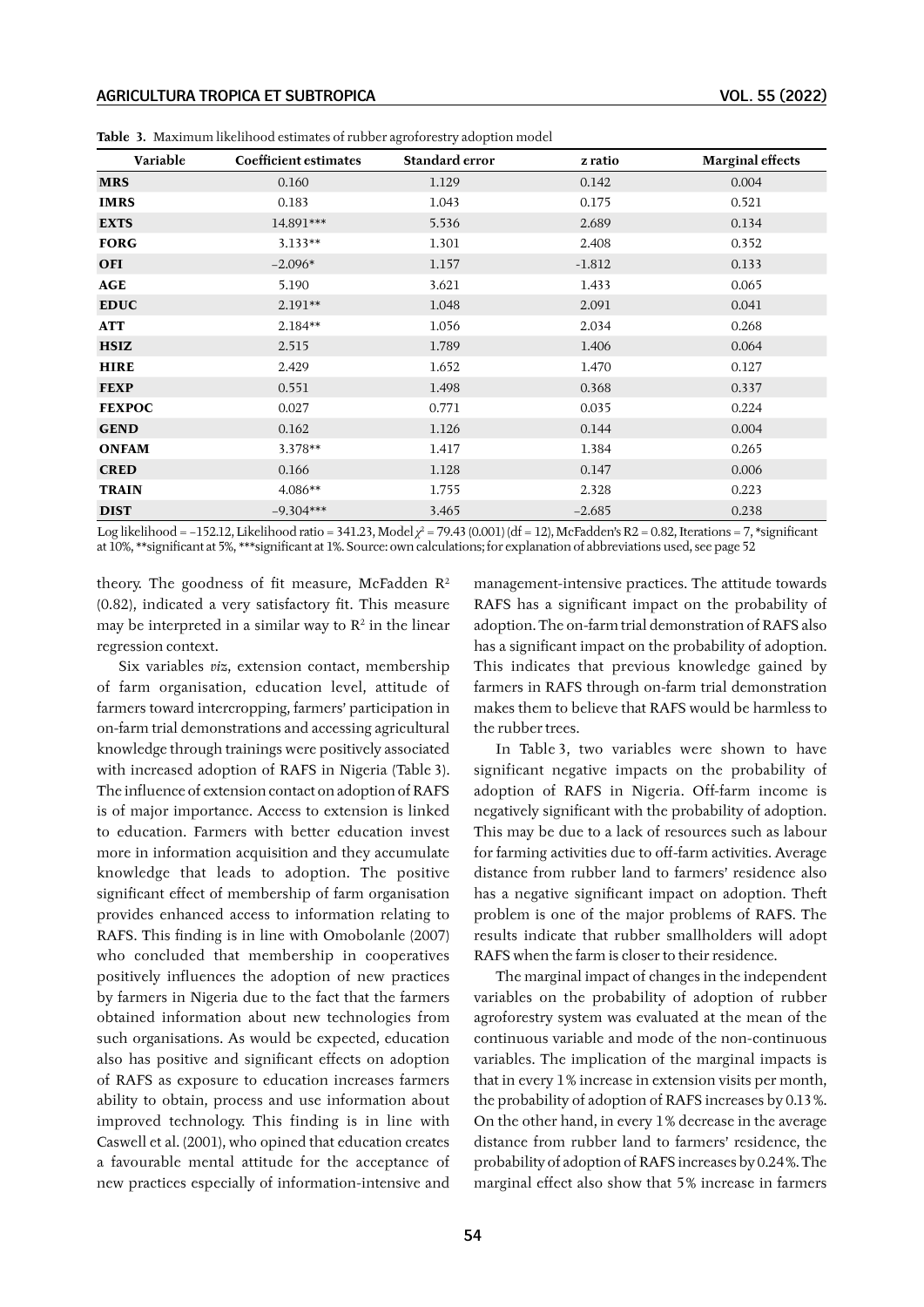membership of farm organisation, educational level, attitude towards RAFS, on‑farm trial demonstration and training, the probability of adoption of RAFS increases by 0.35%, 0.04%, 0.27%, 0.27% and 0.22%, respectively. The marginal effect on off-farm income reveals that a 10% decrease in off-farm income increases the probability of adoption of RAFS by 0.13%

# **CONCLUSION AND POLICY IMPLICATION**

This study established the current state of factors affecting RAFS in Nigeria. Moreover, since RAFS involves a variety of practices that are specific to crops and livestock such as intercropping food crops and medicinal plants with immature rubber plantation, intercropping high value tree crops at the periphery of rubber plantations and integrating mini‑livestock into mature rubber plantations, measuring its adoption in terms of return on investment is necessary.

Extension contact was found to be the most influential variable that had a positive impact on RAFS. Since extension is the main source of information for small farmers, appropriate policies need to be designed to improve its efficacy for farmers to achieve increase agricultural productivity. Membership of farm organisation serves as a forum for access to information, credit and other productive inputs.

Farmers' educational level also had a positive impact on adoption. Government should therefore place more emphasis on policies and strategies that would expand primary education and increase school enrolment rates of children in rural areas to achieve better instruction and later on increased agricultural productivity.

The attitude of farmers toward RAFS had a significant impact on its adoption. In terms of marginal impacts, an increase of 5% in the farmers with a positive attitude towards RAFS would increase the number of adopters by 0.27%. These data show how important the improvement of awareness is in order to enhance RAFS in Nigeria.

Another important factor with a positive influence on RAFS adoption was farmers' participation in on‑farm trial demonstrations. It should be noted that adoption of RAFS is expected to be increased more through farmers having hands‑on experience. This suggests that the introduction and promotion of technologies should be preceded by encouraging higher farmer participation in on-farm trial demonstrations as a means of increasing farmers' practical experience with the introduced technologies.

On the other hand, off-farm income and average distance from rubber land to farmers' residence demonstrated a negative impact on RAFS in Nigeria. Most of the farmers have other sources of income which they rely upon, apart from rubber farming. They are engaged in trading, civil service and artisanal activities. The distance between the rubber land and the farmer's residence reveals that theft is one of the major causes impeding RAFS in the sector. Appropriate policies need to be designed to improve securities in rural areas and to achieve increased agricultural productivity. Better roads are also essential for the likelihood of adoption as it improves the farmers' timeliness of accessing their farms and reduce transportation.

# **CONFLICT OF INTEREST**

The authors declared no conflicts of interest with respect to research, authorship and publication of this article.

# **ETHICAL COMPLIANCE**

The authors have followed the ethical standards in conducting the research and preparing the manuscript.

### **REFERENCES**

- Abara I. O. C., Singh S. (1993): Ethics and Biases in Technology Adoption: The Small Farm Argument. Technological Forecasting and Social Change 43: 289–300.
- Agresti A., Finlay B. (1997): Statistical Methods for the Social Sciences. 3rd Edition. New Jersey, Upper Saddle River: Prentice-Hall.
- Aigbodion A. I. (2019): Importance of Natural Rubber to the Nigerian Economy. Paper presented at the launching of the secretariat building of the Nigerian National Natural Rubber Suppliers Farmers Association, Held at the Sam Blossom Hotel Ground, Sapele, Delta State on the 20<sup>th</sup> March, 2019.
- Amemiya T. (1981): Qualitative Response Models: A Survey. Journal of Economic Literature. The American Economic Association 19: 1483–1536.
- Arisara R., Palakorn S., Somboon C. (2018): Investigation of Rubber‑based Intercropping Systems in Southern Thailand. Kasetsart Journal of Social Sciences 39: 135–142.
- Bonabona‑Wabbi J. (2002): Assessing Factors Affecting Adoption of Agricultural Technologies: The Case of Integrated Pest Management (IPM) in Kumi District, Eastern Uganda. Unpublished M.Sc. thesis in Agricultural and Applied Economics submitted to the faculty of the Virginia Polytechnic Institute and State University, 146 p.
- Caswell M., Fuglie K., Ungram C., Jans S., Kascak C. (2001): Adoption of Agricultural Production